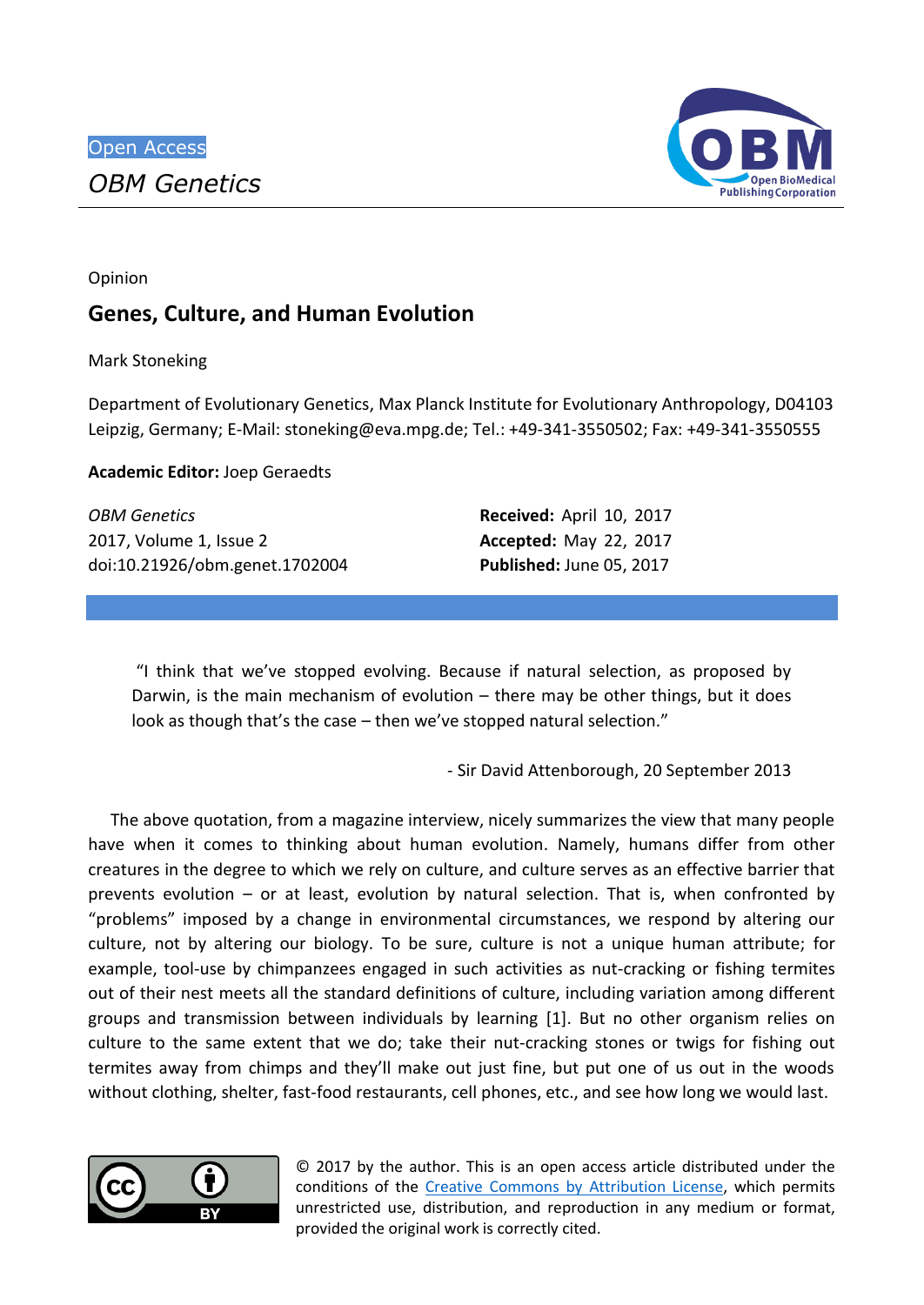And far be it for me to try to argue that culture has not had a tremendous impact on our ability to spread and survive across more of this planet (not to mention outer space) than any other species (with the exception of our parasites). Humans didn't colonize the far northern Arctic regions by growing thicker fur, nor did they spread across the far-flung islands of the Pacific by growing gills and flippers. Obviously, cultural innovations in clothing, shelter, transportation, navigation, subsistence, etc. were responsible for the enormous success of our species. We are clearly cultural animals.

But being cultural animals does not mean that we have stopped evolving. Certainly, diseases and parasites for which we are either unable or unwilling to do what it takes to eradicate them continue to plague us, and in such instances Darwinian selection will take place – take the wellknown case of malaria resistance and sickle cell anemia as just one example. And yet at the same time, there is another aspect of culture that is receiving increasing attention, and that is the view that humans have evolved and are continuing to evolve, and we do so not just in spite of having culture, but because of culture. That is, our cultural practices can have an impact on our biological evolution, either because they directly influence variation at a particular gene, or because they have an indirect impact on our genetic variation. Moreover, if one accepts the thesis that cultural practices can impact our genetic variation, then one can turn things around and use inferences from genetics to learn more about cultural practices. I will illustrate these three points with brief examples; the reader interested in further details and/or additional examples is invited to consult my book, *Introduction to Molecular Anthropology* [2], from which this material is drawn.

The classic example of a cultural practice influencing the variation at a specific gene is lactase persistence (also known as lactose tolerance), which is the ability of some humans to digest lactose after weaning. Lactose is the primary sugar present in mammalian milk, and it is converted by the enzyme lactase into glucose and galactose, from which cells get most of their energy. All mammals produce lactase while nursing at their mother's breast, but most mammals stop producing lactase shortly after weaning, which makes evolutionary sense as most mammals never encounter lactose after weaning. However, some of us humans are weird in that we continue producing lactase into adulthood, and the frequency of lactase persistence is strongly correlated with dairying, not just in Europe but also in Africa and elsewhere [3]. Moreover, the patterns of genetic variation around the lactase gene indicate that the relatively high frequency of lactase persistence (up to 80-90% in some populations) that was attained over the course of just a few thousand years could only have been attained by the action of natural selection – and pretty strong natural selection at that, as this is one of the strongest signals of selection in the human genome [3,4]. However, the evolutionary benefit of drinking milk remains unresolved; various explanations have been proposed, including milk as a source of nutrition, as a source of calcium, or as a source of clean drinking water. Lactase persistence also provides a nice example of convergent evolution, as different mutations were selected for in Europe and Africa [5]. So, a cultural trait – drinking milk – has resulted in evolution via natural selection, resulting in lactase persistence.

An example of a cultural practice that has had an indirect influence on genetic variation involves residence patterns – that is, whether after marriage the woman moves to the residence of the man (patrilocality) or the man moves to the residence of the woman (matrilocality) - and the maternal vs. paternal genetic history of human populations. Humans are blessed with two types of DNA that make it possible to investigate maternal vs. paternal genetic history, and these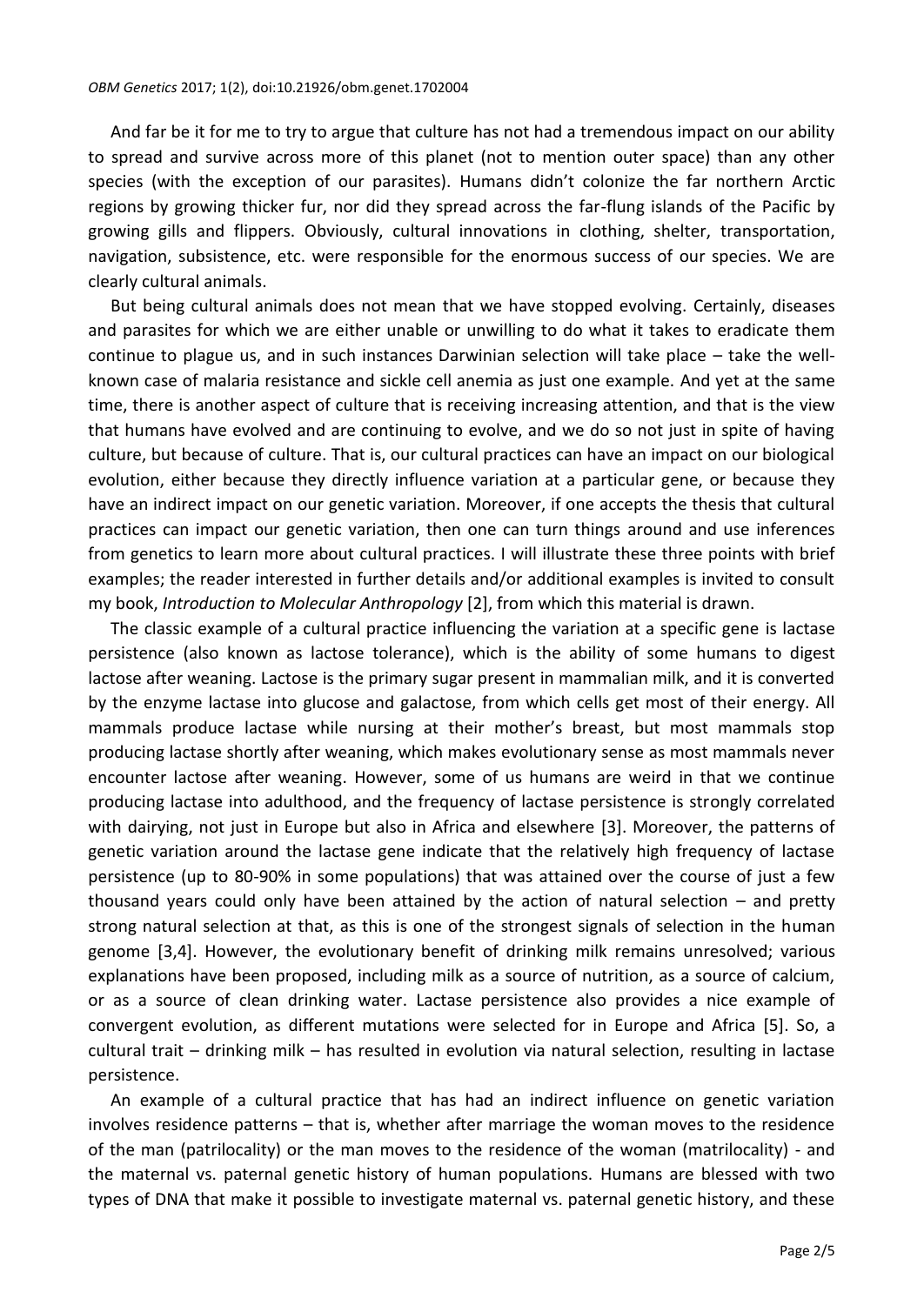are the maternally-inherited mitochondrial DNA (mtDNA) and the male-specific parts of the Y chromosome (MSY). And the first comprehensive study of human mtDNA and MSY variation found that genetic differences between populations were, on average, bigger for the MSY than for mtDNA [6]. The authors considered various possible explanations, and suggested that the most likely was a higher rate of female than male migration between populations, as a consequence of the widespread practice of patrilocality. The idea is that the regular movement of females between populations results in more widespread sharing of mtDNA genomes and hence smaller genetic differences. Conversely, the tendency of males to stay put results in less sharing and movement for the MSY, and consequently larger genetic differences. An obvious test of this hypothesis is to compare mtDNA and MSY variation in matrilocal populations, and indeed a subsequent study found exactly the opposite pattern in matrilocal populations, with bigger genetic differences between populations for mtDNA than for the MSY [7]. So, differences in the movement of males vs. females between populations – due to a cultural practice, namely the socially-dictated residence pattern – has had an indirect influence on mtDNA vs. MSY variation.

As an aside, there are those who would say that the above example of residence pattern influencing patterns of mtDNA vs. MSY variation reflects trivial changes in gene frequencies; population geneticists may regard this as evolutionary change, but it is not biologically-meaningful as no selection or adaptation is involved. However, such an attitude ignores the fact that changes in gene frequencies, regardless of the cause, can have biological consequences. For example, there was a bottleneck (reduction in population size) involved in the migration of modern humans out of Africa, with additional bottlenecks involved as humans moved further and further from Africa [8]; it is becomingly clear that these serial bottlenecks have resulted in increased frequencies of deleterious alleles in non-African populations that likely have a negative impact on health [9]. Thus, non-adaptive processes such as genetic drift or other seemingly innocuous changes in allele frequencies can have biological consequences.

Finally, an example of using genetic analyses to learn more about associated cultural practices concerns dating the origin of clothing. Here, the genetic analyses are not of humans but of one of our parasites, namely lice. Lice are ubiquitous parasites across the animal world, but humans are unique in that whereas most creatures are plagued by just one kind of lice, we have three different kinds of lice. Two of these are the head louse, *Pediculus capitis*, and the body louse, *Pediculus humanus* (the third type of louse will be mentioned below). These are closely-related species that differ primarily in their ecology: the head louse lives and feeds on the human scalp, while the body louse feeds on the human body but lives and lays eggs in our clothing. Presumably, before humans started wearing clothing, we had only head lice; clothing provided a new ecological niche which lice moved into and adapted to, eventually evolving to become body lice. One can therefore use a molecular clock approach to analyze louse DNA and date the divergence of head and body lice, which by inference then indicates when clothing became important. The resulting estimate of ~70,000-100,000 years ago for the divergence of head and body lice [10] suggests a relatively recent origin of clothing, corresponding to the time when modern humans first began moving out of Africa. Thus, knowing that the cultural practice of wearing clothing has had genetic consequences (for our lice, if not for us) gives us the means of learning more about that cultural practice – namely, when clothing became important in human evolution, something that could not be discerned from the fossil or archaeological record.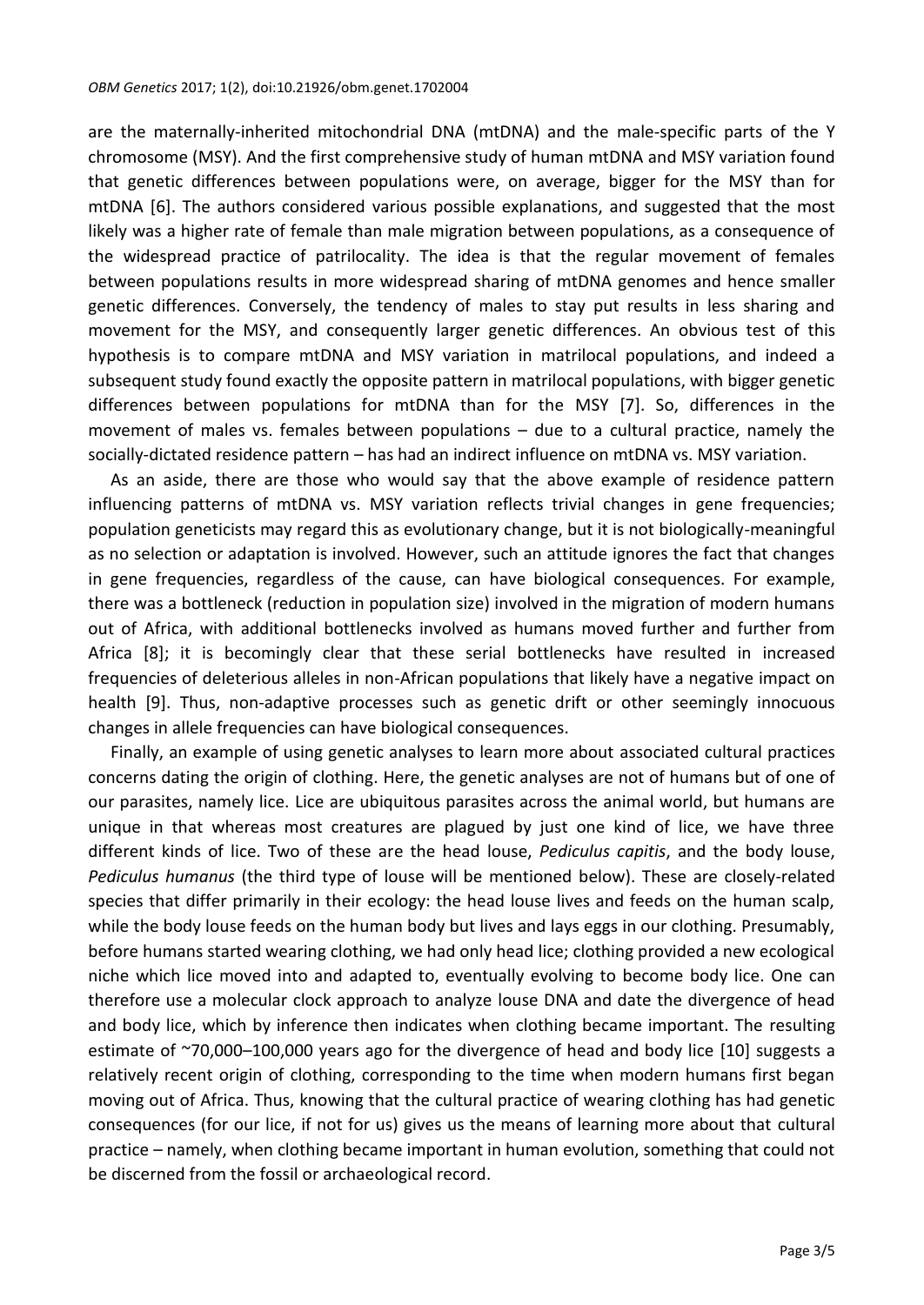## *OBM Genetics* 2017; 1(2), doi:10.21926/obm.genet.1702004

And what of the third type of louse? While not directly related to my main thesis about genes and culture, this is still an interesting story. The third type is the pubic louse (*Phthiris pubis*), which (as the name suggests) lives and feeds on the pubic region of humans. At first glance, it may seem natural to suppose that the differentiation between pubic lice and the ancestors of the other two lice arose when humans lost body hair. That is, prior to losing body hair, humans had one type of louse all over their body, as is the case for other apes. Then our ancestors lost body hair, the naked torso became a geographic "barrier" to the movement of lice between the head and the pubic region, and eventually via classic allopatric speciation, pubic lice and head lice evolved into separate species, with head lice later giving rise to body lice when humans started wearing clothing. However, this simple scenario contradicts the taxonomy of these lice, as human head and body lice are classified in the same genus as the chimpanzee louse (*Pediculus*), while pubic lice are classified in the same genus as the gorilla louse (*Phthirus*). And DNA analyses confirm that the taxonomy is correct; the human pubic louse is indeed more closely related to the gorilla louse than to the other human lice, and diverged from the gorilla louse about 3-4 million years ago [11]. How humans got pubic lice from gorillas remains a matter of conjecture. Still, assuming that the transfer occurred after humans lost body hair and thus the pubic region was available as a novel ecological niche, then the divergence between pubic and gorilla lice would suggest that body hair was lost relatively soon after our lineage diverged from that of our nearest relatives, chimpanzees, about 6–8 million years ago.

In conclusion, there are two sides to the definition of humans as cultural animals. Culture has unquestionably allowed humans to colonize far more of this planet than any other species, and to be far more successful than any other species, because culture freed us from the yoke of biological adaptation. At the same time, cultural practices have also influenced our genetic variation, both directly and indirectly, and continue to do so. Thus, we can use genetic analyses to learn more about associated cultural practices – as well as other interesting aspects of our evolutionary history, such as the loss of body hair, as reflected in the transfer of pubic lice from gorillas to our ancestors.

## **Acknowledgements**

This perspective is based on a public lecture given on 5 October 2016 while I was the Eugène Dubois Chair at Maastricht University, The Netherlands. I thank Joep Geraedts for the invitation to write this perspective and numerous colleagues who have influenced my thinking on this subject.

## **References**

- 1. Boesch C. Is culture a golden barrier between human and chimpanzee? Evol Anthropol. 2003;2:82-91.
- 2. Stoneking M. Introduction to Molecular Anthropology. Hoboken, New Jersey: John Wiley & Sons; 2017.
- 3. Ingram CJ, Mulcare CA, Itan Y, Thomas MG, Swallow DM. Lactose digestion and the evolutionary genetics of lactase persistence. Hum Genet. 2009;124:579-91.